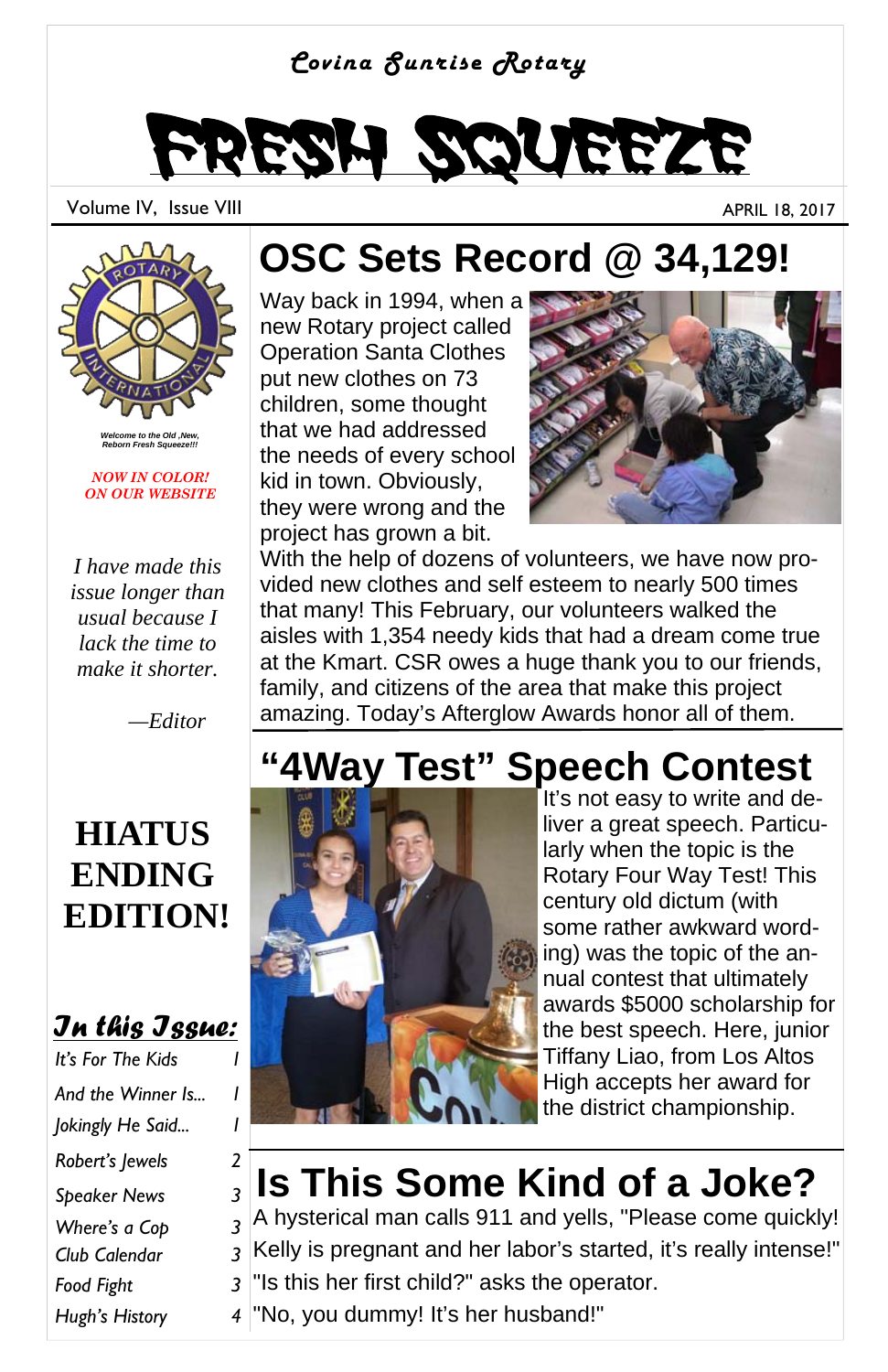PAGE 2 **FRESH SQUEEZE** VOLUME IV, ISSUE VIII

#### **The President's (wordy) Jewels & Gems**

Another big month for CSR!! A packed house saw our yearly Covina Police, LA county fire dept and citizen of the year nominees for their great service in our community. The highlight was fireman Humberto singing the national anthem and everyone's jaws dropping on the energy and pride he sang with..... Sorry Sunrise singers, this was true talent!!! LoL. The exchange between the two chiefs was subdued this year but the police chief did thank the fire chief for his lengthy introduction and calling the event a "lunch meeting". Great day to be a Rotarian. First a big thank you to Hugh Ledford for keeping the tradition of this event alive for now 17years and Manny Perez doing a great job taking



over the last three years. All went well and a proud community was present. Our new police fire and citizen of the year banner was a nice new edition.

 Our new Rotary infomercial has been a success with members learning more about Rotarians business or hobbies. John Espinoza and his copier business, Manny Perez with reverse mortgages and Shannon Hidalgo with Pacific Western Bank..... Let's give business back to our members!!!

 Country Fair is May 6th and right around the corner. This is our main fundraiser for the year and let's all assist Shannon and make this event "bigger and better" than last year as she says!! Keep selling tickets, giving Judy gift cards, finding sponsors for John Espimendoza and VIP tables for Pam. Many of you are going over and beyond the call of duty so Thank you, Thank You, Thank you!!!

 One of our biggest morning events will be the OSC Afterglow this month. Truly thanking many of our sponsors, from individuals to school districts to corporate sponsors for all their partnerships with OSC. What an honor to be a part of this legacy project called Operation Santa Clothes. Starting with clothing a handful of children the first year to over 34,000 now....All you can say is, "Unbelievable"!!! Thank you Jon and Pam for having the vision and the fortitude to continue this incredible project. As we know, without our sponsors and donors there would be no OSC.

 Much appreciation to all!!! Lastly, Rotary's night out was a morning day out at Kara's Corner in Glendora.....what a great breakfast thanking them for sponsoring us and next onto Aldolinos April 20th. Great speakers and energy this month with our Sunrise Singers and Johnny P. It keeps getting better with three months left in my presidency. Thanks for putting up with me.....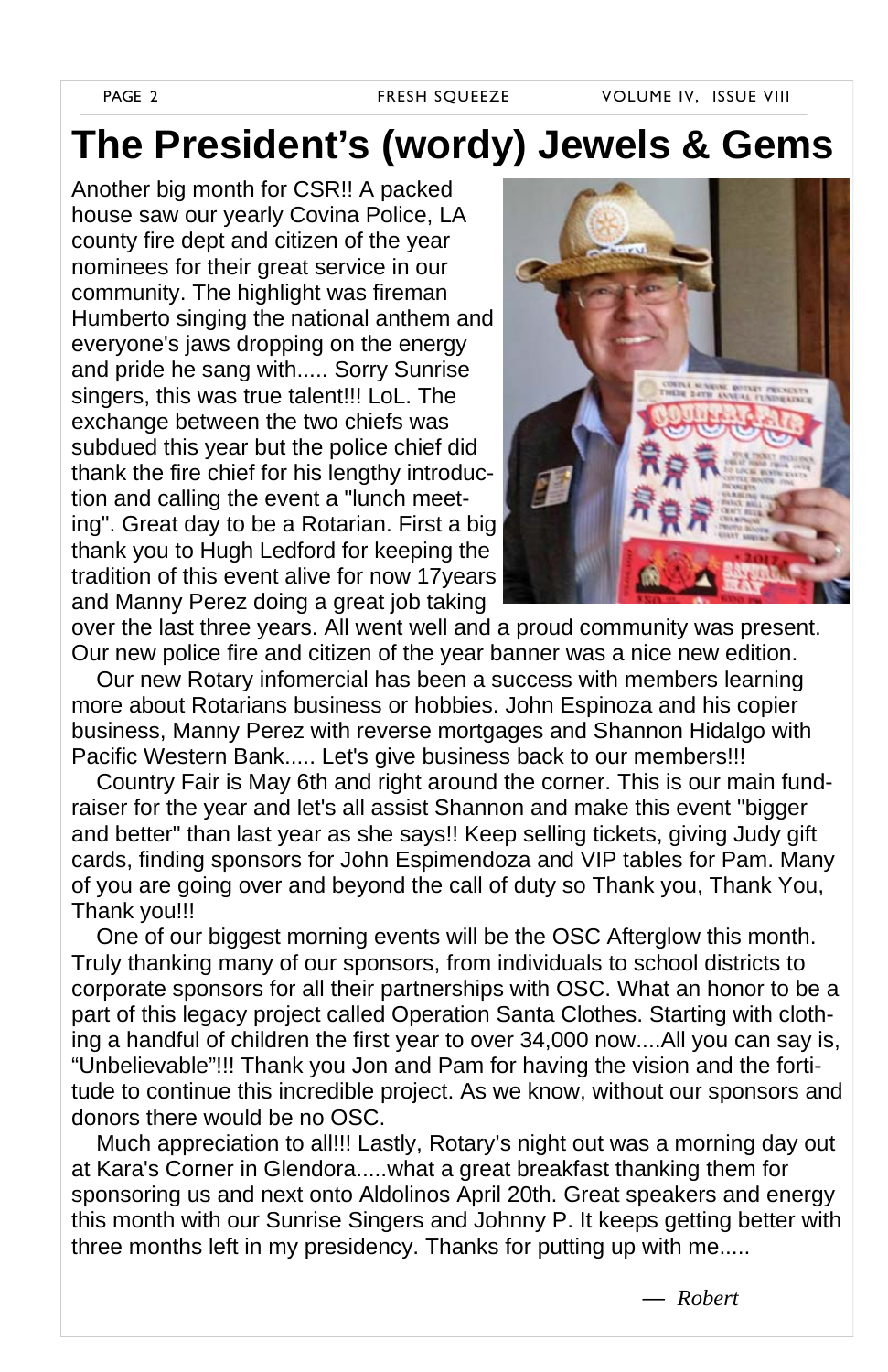### **Speaking About That…**

TODAY: OSC donors "Afterglow" Awards Presentation. *The Line Up:*

- 4/25 Maryanne Cirrito Forest Lawn Covina Update
- 5/09 Country Fair Recap
- 5/23 The Shannon & Leslie Show Doing "Who Knows What"
- 5/30 Drexel Smith West Covina Rotary, Dream Team India Polio Project
- 6/27 Sarita Jackson Improving Educational Initiatives to Prepare Students

### **Top Cop - Fireman - Citizen Honored**

After 9/11, as a gesture to honor our local first responders, Hugh Ledford came up with the idea that CSR should bestow an award to these local servants that protect us daily. Since then, we've done just that annually and added an award for a local citizen that goes above and beyond.

Congratulations to officer Adrian Villalobos, fireman Humberto Aguilar, and our new Citizen of the Year Jean Adair for their efforts in making Covina Great Again! Here, Citizen Jean is highly excited about receiving an authentic CSR coffee mug along with her plaque!

#### **Future Forecast**

|       |                             | <b>MAY 2010</b> |                         |  |  |  |
|-------|-----------------------------|-----------------|-------------------------|--|--|--|
|       | SUN MON TUE WED THU FRI SAT |                 |                         |  |  |  |
|       |                             |                 | $1 \t2 \t3 \t4 \t5 \t6$ |  |  |  |
| $-7.$ | 8 9 10 11 12 13             |                 |                         |  |  |  |
|       | 14 15 16 17 18 19 20        |                 |                         |  |  |  |
|       | 21 22 23 24 25 26 27        |                 |                         |  |  |  |
|       | 28 29 30 31                 |                 |                         |  |  |  |

- 4/20 Rotary Night Out—Aldolino's 6pm
- 4/25 Country Fair Meeting @Judy's 5:30pm
- 5/06 Country Fair Fundraiser @ Hurst Ranch 6pm
- 5/20 Wine Walk 5-8pm
- 6/24 Kickout Party (tentative date)!

## **Weather Report: Chili Today**

OK, so you try to come up with creative headlines for these stories! So, CSR held its Annual Chili Cook-Off this month at Arrow Lodge Brewing. Guaranteeing a CSR member would win this year, all other applications were misplaced! Galen Metz thus walked away with People's Choice and the judges' 1st place awards.